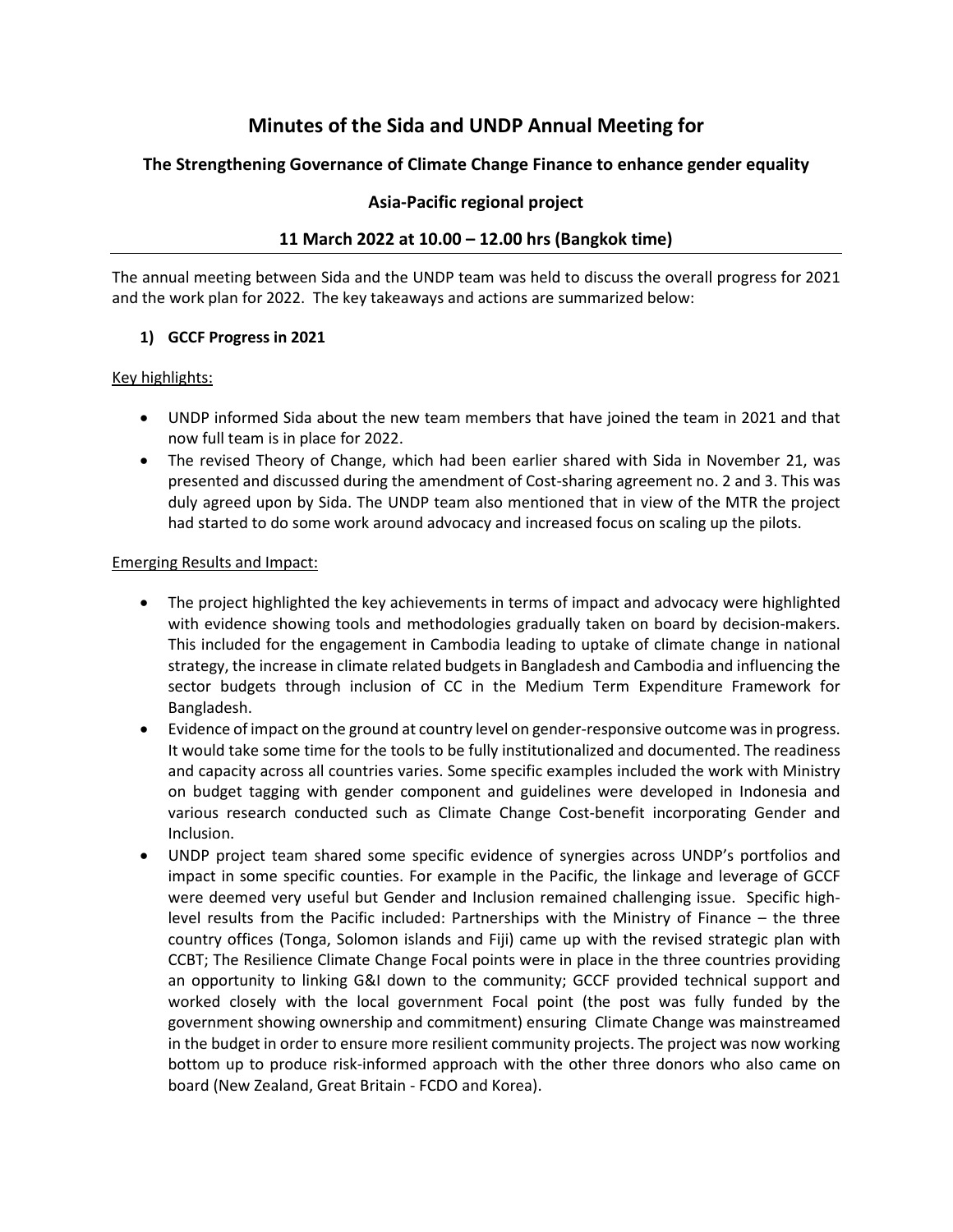# Partnerships:

- The Pacific office also briefed on the work with UNCDF that was now very active in the Pacific region with the LOCAL initiatives were set up in three countries (Solomon Islands, Fiji and Vanuatu). This was a grant mechanism at local level allowing the lower level Government administration to apply funding for Climate change resilient projects. GCCF already partnered with UNCDF in Solomon Islands.
- UNDP project team also elaborated on the synergies between GCCF and other donor programmes (such as FCDO and ADB etc.). To name a few specific examples:
	- o the 7-year Climate Change Finance (CFN) with FCDO having the six workstreams as the core of the project which were developed from the lessons learned from GCCF project; part of the 15 beneficiary countries were also countries supported by GCCF.
	- $\circ$  There were various partnerships with other stakeholders such as UN WOMEN, partner coalition 2020 roundtable for OECD that the World Bank arranged with the support by UNDP on the developing guidance on Budget Tagging which was built on the work that UNDP had done.
	- $\circ$  The project has also co-hosted with IMF on the knowledge management event to take forward the work at the Country level.
	- $\circ$  With regard to the Blue Finance, ADB focused on creating the platform for matchmaking on the blue economy while UNDP aimed to do more by influencing enabling environment for the Government and also to have add-value on the impact on small enterprises at the local level.
	- $\circ$  The project team within the UNDP is working with the Nature, Climate and Energy team for integrated support to countries.

#### Way forward:

- Strengthening the documentation of advocacy for investment in Climate Change work.
- Deepen focus on Private sector engagement.
- Continuous engagement with the Ministries of Finance and sector ministries to influence the development budgets.

#### **1.2) Financial report:**

- UNDP explained about commitments, and it was clear that the commitments were not part of the budget planning in order to avoid the risk of duplicating activities and budget between the current and the following year.
- As 2022 was the final year of implementation of the project, the final delivery (expenses and carryover commitments from 2021) would be higher than the budget.
- UNDP will indicate to Sida any changes in cash available in July 2022 based on reconciliation of expenditures.
- There were no specific requirements or compliance required from Sida. Best practices on project closure should be followed (budget utilization and reporting, asset and knowledge products transfer etc.).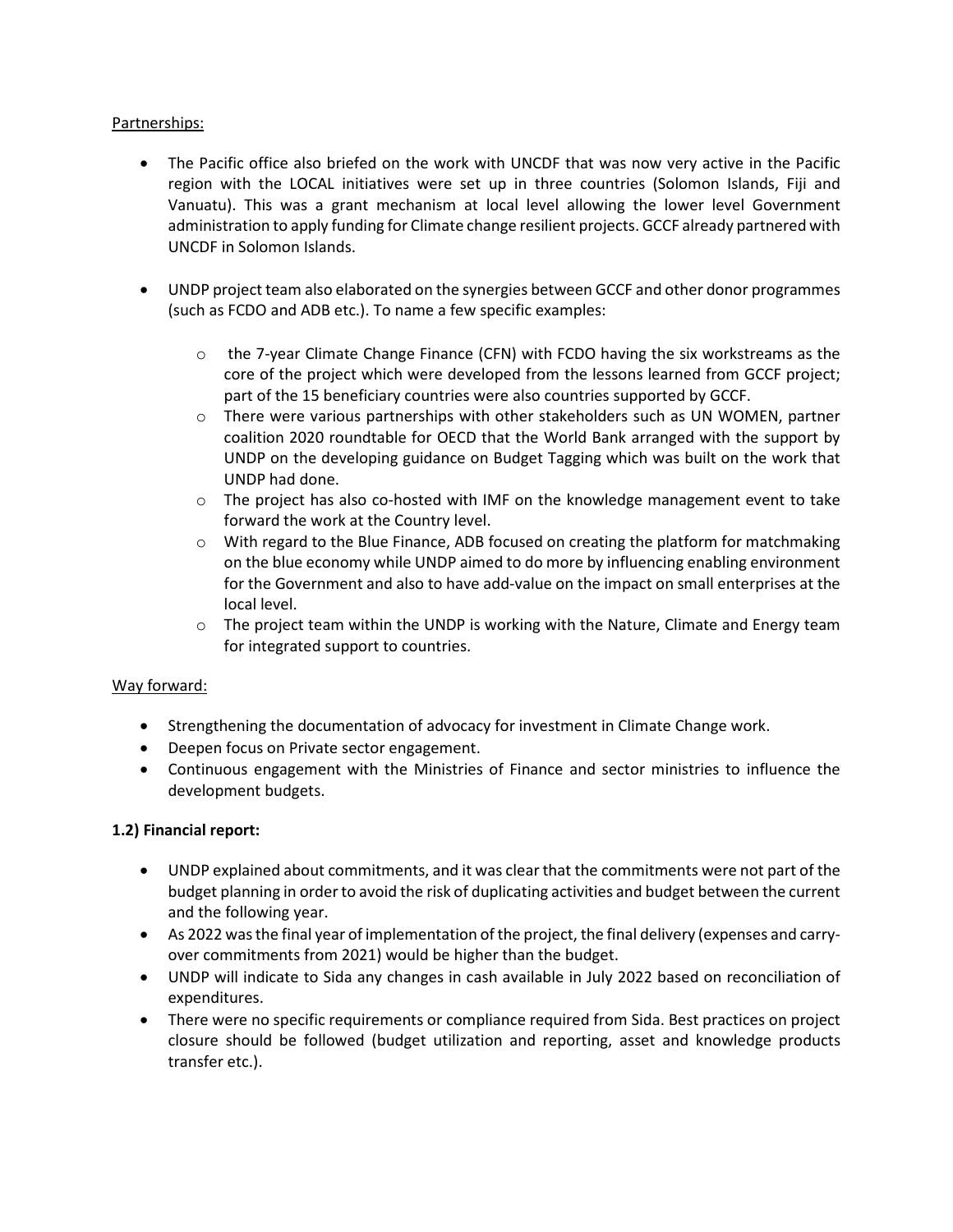#### **1) GCCF Workplan 2022**

- Due to time constraint, the team provided a quick snapshot on priorities in 2022. The presentation will be shared for a detailed focus of the work.
- Sida requested UNDP team to share information about the opportunity for field missions or events (that would be conducted in English). This was well acknowledged, and UNDP would revert back. There might be options for the field mission for an event in Cambodia and Indonesia, especially the latter on the UNDP work with the Ministry of Finance and Ministry of Environment and Forest in supporting the work feeding into the G20. In addition, there will be a workshop on stocktaking on Climate Finance reform foreseen in mid-April, a few regional sessions on Innovative Finance and CBT, and the Lessons Learned workshop in the second half of the year.

# Project closure and transition to CFN:

- All activities are expected to be finalized by the end of September 2022. UNDP will report on assets and knowledge products to Sida in due course. Sida may consider a no cost extension to the GCCF project till the end of first quarter 2023 to ensure that there is no break in support to the countries.
- The implementation of the sister project CFN will start after the Inception workshop in March 2022. The Country Offices will submit the detailed Workplan and Budget for Year 1, by that time the transitional costs between GCCF and CFN will be clear. The project team will make efforts for the CFN to pick up on the GCCF work for the reforms to sustain.

# Way forward:

- Sida emphasized the importance of stocktaking of on-going works such as joint application from UNCDF. It was mutually agreed that the value of GCCF at national and sub-national and the momentum should not be lost and synergies would be good to explore.
- The UNDP will engage Sida strategically to stay abreast with CFN and when appropriate feed into the planning of new applications to Sida.
- Despite CFN is being in full swing, the resources spread across 15 countries and are thin and there could be opportunities to provide more comprehensive support to the countries.

#### Next steps:

- UNDP will share the minute of meeting and presentations.
- *Financial:* 1) UNDP will revert to Sida on the cash roll-over from 2021 to 2022 when the reconciled figures are available at the end of quarter 2 (UNDP's final Certified financial report – CFR, is issued in June on annual basis); 2) UNDP team and Sida's finance team will follow up on the different amounts of revised AWP 2021 in November 2021 via email correspondence.
- *2022 Workplan:* UNDP will coordinate with Sida on the opportunity for the field missions/participations at country level or workshop/seminar to be held in 2022.
- *Strategic Planning in 2022:* Depending on identified gaps and opportunities and synergies with CFN project, UNDP and Sida will continue a discussion on the window opportunity for new funding. UNDP team will look into the Regional Strategy that Sida has already shared and hold discussions with Sida on potential next phase of the project with the aim to conclude